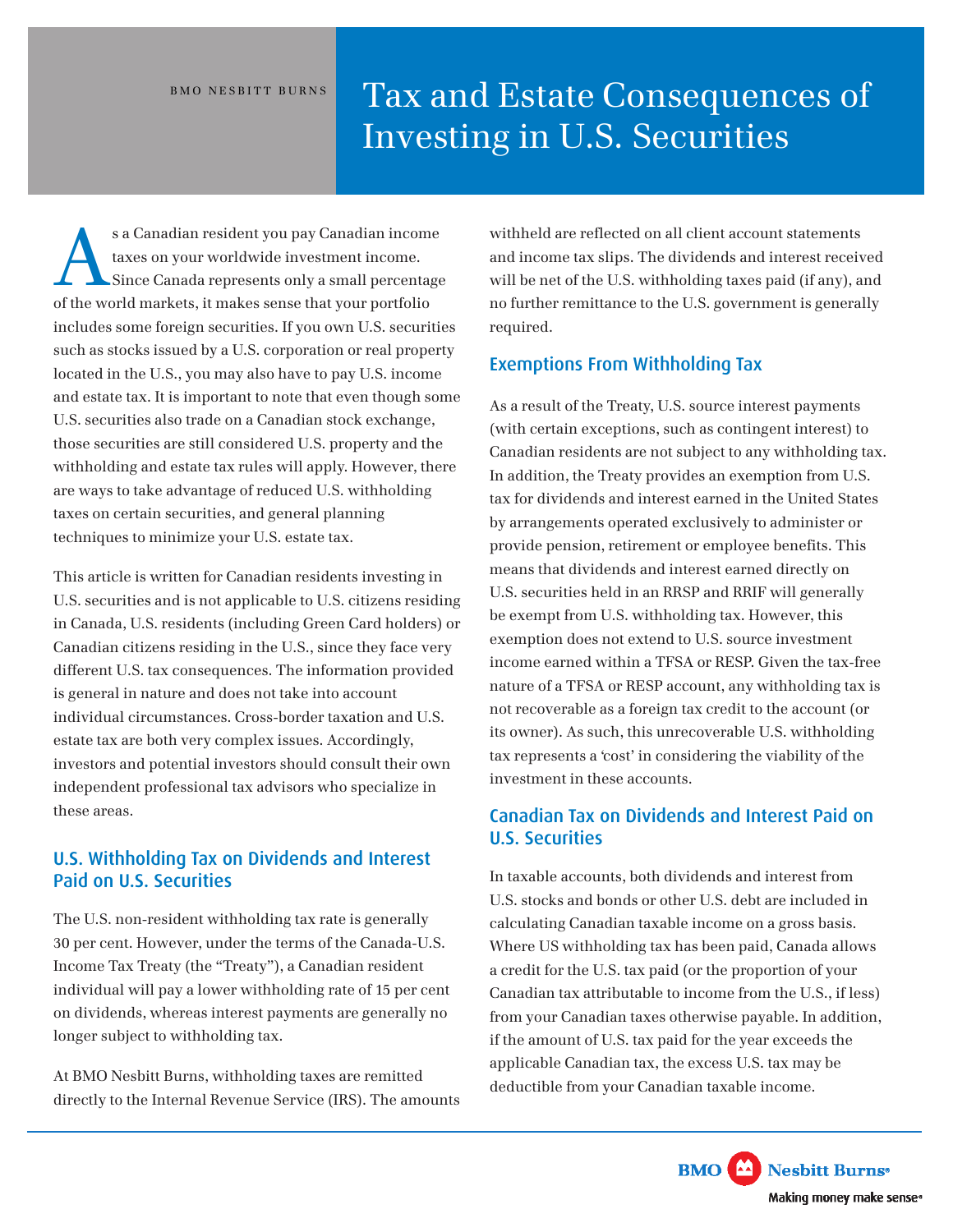# U.S. and Canadian Tax on Capital Gains From U.S. Stocks or Bonds

A Canadian resident is not generally subject to U.S. tax on gains from U.S. stocks or bonds unless the investor has a greater than 5 per cent interest in a U.S. corporation, and the U.S. corporation's principal assets derived their value from U.S. real estate; such as U.S. real estate companies or mining companies.

Therefore, most capital gains realized on the sale of U.S. stocks or bonds are taxable only in Canada. The taxable capital gain (50 per cent of the actual capital gain) is included in taxable income on your Canadian tax return. Any foreign currency exchange gain or loss is also included in your Canadian taxable income calculation.

# U.S. Estate Taxes<sup>1</sup>

The U.S. imposes an estate tax on all individuals, including Canadian residents, who own certain U.S. assets with a combined fair market value in excess of \$60,000 at the time of their death. This is because all non-resident 'aliens' of the U.S. are permitted an estate tax credit of \$13,000 against the U.S. estate tax payable (which provides a shelter for up to \$60,000 of taxable U.S. property). From a typical Canadian perspective, U.S. assets include real property (such as a vacation property located in the U.S.), and stocks (or options to acquire stocks) issued by a U.S. corporation, even if held in Canadian brokerage accounts; including RRSPs, RRIFs and TFSAs.

#### **U.S. Estate Tax Rates (in \$U.S.) Taxable US Property Estate Tax Marginal Tax Rate** Not Over \$10,000 18% \$10,000 \$1,800 20% \$20,000 \$3,800 22% \$40,000 \$8,200 \$8,200 \$60,000 \$13,000 26% \$80,000 \$18,200 28% \$100,000 \$23,800 \$23,800 \$150,000 \$38,800 32%  $$250,000$   $$70,800$   $34\%$ \$500,000 \$155,800 \$37%  $$750,000$   $$248,300$   $39\%$  $$1,000,000$   $$345,800$   $40\%$

In Canada there is no estate tax or inheritance duty. However, Canada does impose tax on unrealized capital gains at death by deeming the assets to be sold at their fair market value at the date of death<sup>2</sup>. This is applicable to all securities, including U.S. securities. The accrued capital gain (or loss) is included as income on the deceased's final Canadian income tax return.

In contrast, U.S. estate tax is imposed on the fair market value of the property, rather than on the cost or appreciation of the property. As the chart above shows, the tax rates for 2014 range from 18 to 40 per cent.

For example, an estate with taxable U.S. property of \$500,000 would attract \$155,800 in estate taxes (based on the table above, using the graduated estate tax rates). An estate with taxable U.S. property of \$650,000 would attract \$211,300 in estate taxes, calculated as follows:

- Tax on the first  $$500,000 = $155,800$  plus
- Tax on the next \$150,000 at  $37\% = $55,500$

Please note that the actual amount of U.S. estate tax payable may be lower due to certain credits available under the Treaty.

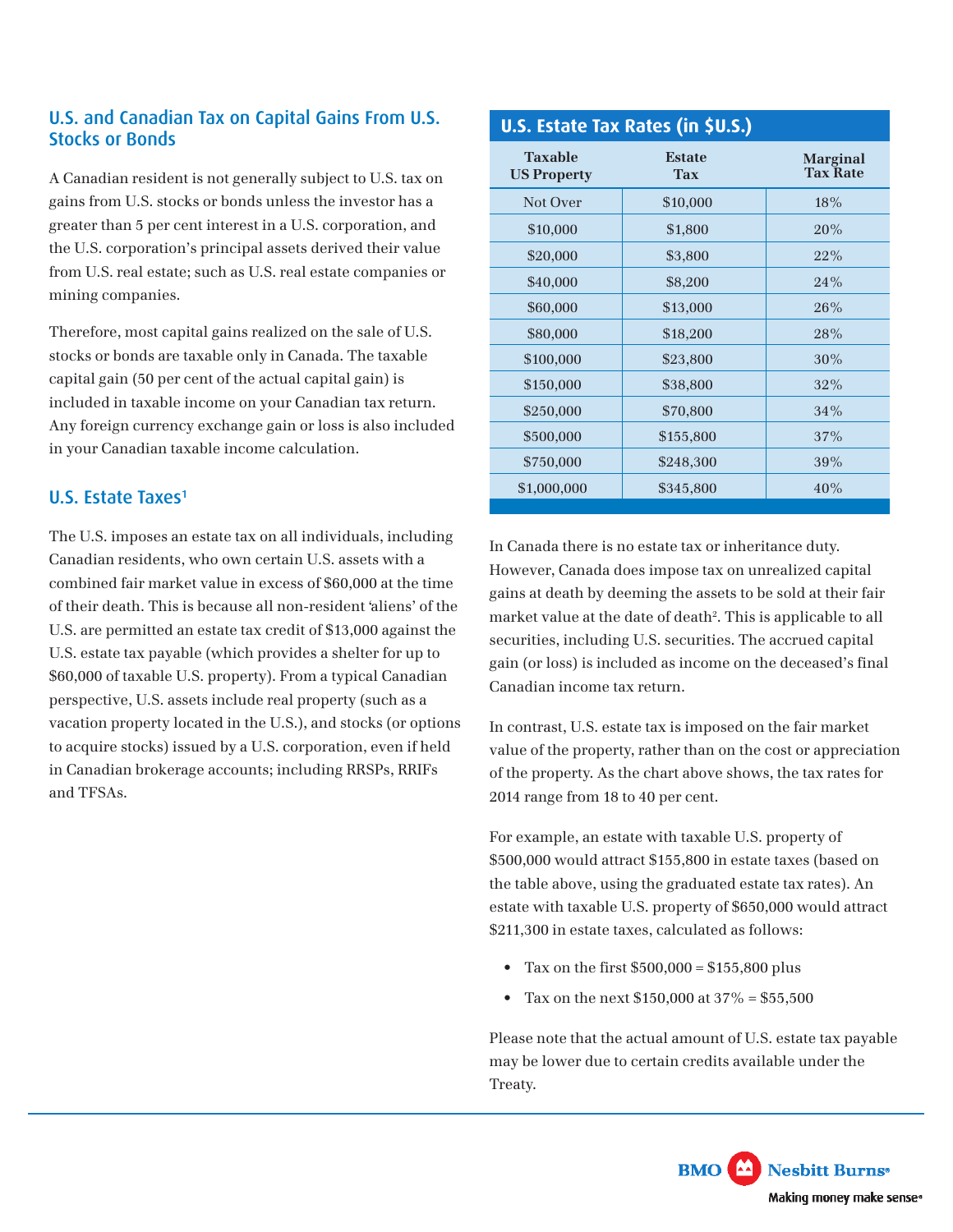# Treaty Relief

The Treaty provides three very important forms of relief against U.S. estate tax for Canadians that will reduce the actual amount of estate tax payable.

- For U.S. tax purposes, a Canadian resident's estate can claim a portion of the unified credit available to U.S. citizens against the estate taxes otherwise payable. For deaths in 2014, the unified credit is \$2,081,800 (which equals the U.S. estate tax on \$5.34 million of assets), prorated for the ratio of the value of U.S. assets compared to worldwide assets (expressed in U.S. dollars). As a result, Canadians with worldwide assets of less than \$5.34 million should not have to pay U.S. estate tax. Canadians with larger estates who hold only a small portion of their wealth in U.S. assets will have access to a smaller fraction of the unified credit and may; therefore, have a large U.S. estate tax liability.
- An additional marital credit is available under the Treaty effectively doubling the unified credit where the surviving spouse inherits the U.S. property.

### **Example:**

**If the value of the worldwide assets is \$10,000,000 of which \$1,000,000 are taxable U.S. assets, the U.S. estate tax would be determined as follows:**

| <b>US Estate Tax on \$1,000,000:</b>                                                    | \$345,800 |
|-----------------------------------------------------------------------------------------|-----------|
| <b>Portion of Unified Credit:</b><br>$(\$2,081,800 \times \$1,000,000)$<br>\$10,000,000 | \$208,180 |
| <b>Net US Estate Tax:</b>                                                               | \$137,620 |

**In addition, a marital credit of \$208,180 is available where a surviving spouse inherits the U.S. property.**

• Finally, a Canadian resident may be subject to both U.S. estate tax and Canadian income tax on accrued capital gains on the same U.S. property. The Treaty provides that U.S. estate tax payable by Canadians can be claimed as a foreign tax credit on their Canadian tax return for

the year of death to reduce or eliminate the Canadian capital gains tax on the U.S. property that was subject to U.S. estate tax.

The Treaty also specifies that a Canadian foreign tax credit may be available in respect of U.S. estate tax paid on U.S. stock options and U.S. securities held within an RRSP or RRIF to reduce the Canadian income tax otherwise payable as a result of death. However, a foreign tax credit is not available if the RRSP or RRIF is transferred to a surviving spouse on a tax-deferred basis.

The deceased's estate must file an estate tax return with the Internal Revenue Service to report and pay any estate tax for the year in which the death occurs. A return must be filed if the deceased owned U.S. property with a value exceeding \$60,000, even if as a result of the Treaty there is no U.S. estate tax liability. The U.S. estate tax return must be filed to claim the benefits provided under the Treaty.

# U.S. Estate Tax Planning

If you have U.S. investments, you should speak to your tax advisor about strategies available to minimize your U.S. estate tax liability. Some of the more popular strategies include the following:

- Holding U.S. securities in a Canadian corporation. U.S. investments owned by a Canadian corporation are not generally subject to U.S. estate tax.
- Investing in Canadian mutual funds that invest in U.S. securities.
- Transferring U.S. property to a surviving spouse through a Qualifying Domestic Trust (QDOT) to defer the payment of U.S. estate tax until the death of the second spouse. In order for the Trust to qualify, an individual who is a citizen of the United States or a U.S. corporation must serve as one of the trustees of the QDOT.
- Using 'criss-cross' spousal Trusts in the Wills to access the marital credit on the first death and reduce